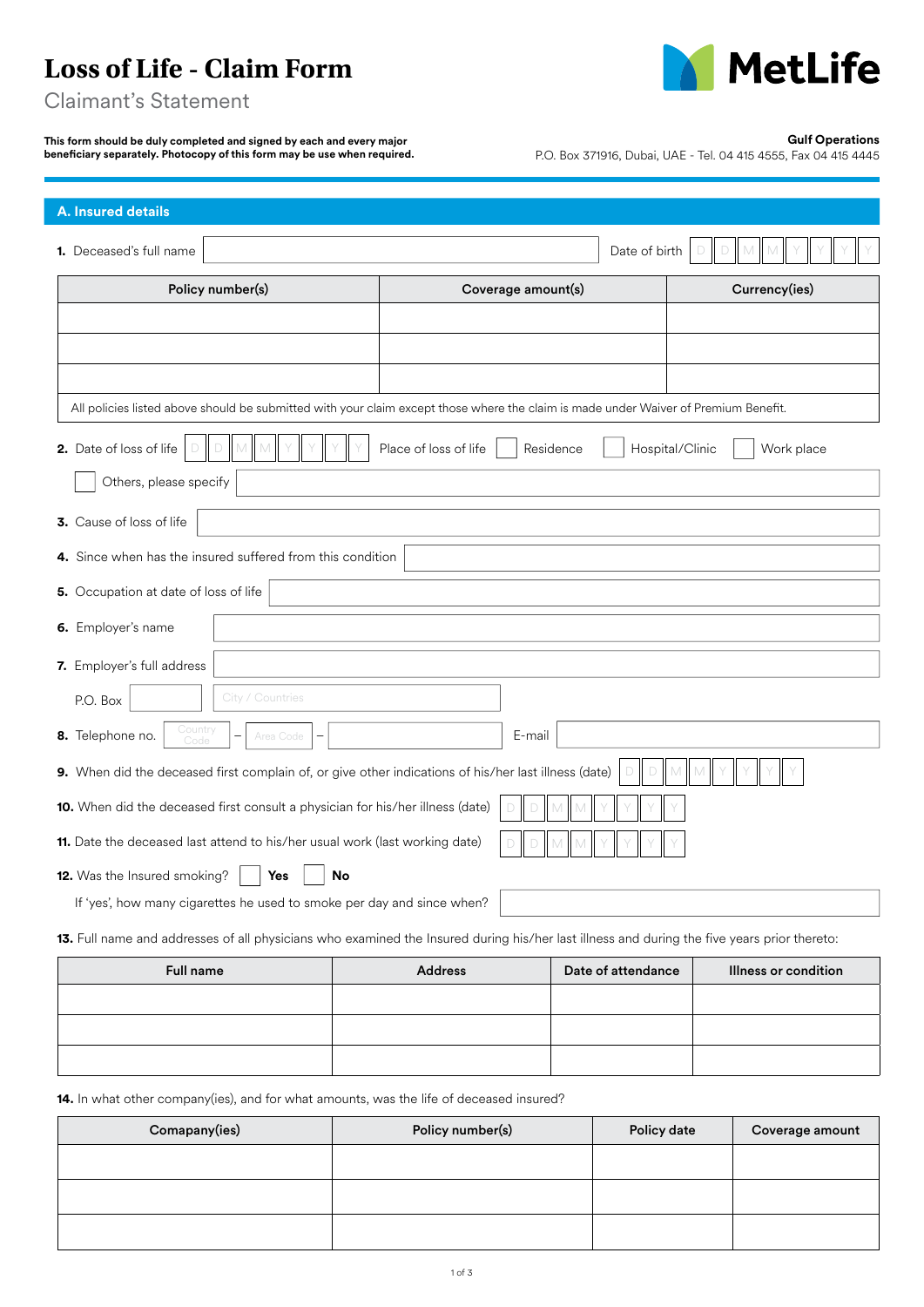| <b>B. Claimant/Beneficiary Information</b>                                                                                                                                                                                                                                                                                                                                                                                                                                                                                                                                                                                                                                                                                                                                                                                                                                                                                                                |                                              |                                                       |                |                    |  |
|-----------------------------------------------------------------------------------------------------------------------------------------------------------------------------------------------------------------------------------------------------------------------------------------------------------------------------------------------------------------------------------------------------------------------------------------------------------------------------------------------------------------------------------------------------------------------------------------------------------------------------------------------------------------------------------------------------------------------------------------------------------------------------------------------------------------------------------------------------------------------------------------------------------------------------------------------------------|----------------------------------------------|-------------------------------------------------------|----------------|--------------------|--|
| 1. Full name of applicant/beneficiary                                                                                                                                                                                                                                                                                                                                                                                                                                                                                                                                                                                                                                                                                                                                                                                                                                                                                                                     |                                              |                                                       |                |                    |  |
| 2. Relationship to the Insured                                                                                                                                                                                                                                                                                                                                                                                                                                                                                                                                                                                                                                                                                                                                                                                                                                                                                                                            | D<br>Date of birth<br>M<br>Age last birthday |                                                       |                |                    |  |
| 3. City of birth                                                                                                                                                                                                                                                                                                                                                                                                                                                                                                                                                                                                                                                                                                                                                                                                                                                                                                                                          | Country of Birth                             |                                                       |                |                    |  |
| 4. Please list all nationalities: 1)                                                                                                                                                                                                                                                                                                                                                                                                                                                                                                                                                                                                                                                                                                                                                                                                                                                                                                                      | 2)                                           |                                                       | 3)             |                    |  |
| Residency*                                                                                                                                                                                                                                                                                                                                                                                                                                                                                                                                                                                                                                                                                                                                                                                                                                                                                                                                                |                                              |                                                       |                |                    |  |
| 2)<br>1)                                                                                                                                                                                                                                                                                                                                                                                                                                                                                                                                                                                                                                                                                                                                                                                                                                                                                                                                                  |                                              |                                                       | 3)             |                    |  |
| *"Residency" is any place where you may be obliged to file income tax returns as a resident of that jurisdiction.                                                                                                                                                                                                                                                                                                                                                                                                                                                                                                                                                                                                                                                                                                                                                                                                                                         |                                              |                                                       |                |                    |  |
| 5. Occupation                                                                                                                                                                                                                                                                                                                                                                                                                                                                                                                                                                                                                                                                                                                                                                                                                                                                                                                                             |                                              |                                                       |                |                    |  |
| Employee<br><b>Employment status</b>                                                                                                                                                                                                                                                                                                                                                                                                                                                                                                                                                                                                                                                                                                                                                                                                                                                                                                                      | Self-employed                                |                                                       |                |                    |  |
| Position/Title                                                                                                                                                                                                                                                                                                                                                                                                                                                                                                                                                                                                                                                                                                                                                                                                                                                                                                                                            |                                              | Exact daily duties                                    |                |                    |  |
| Company name                                                                                                                                                                                                                                                                                                                                                                                                                                                                                                                                                                                                                                                                                                                                                                                                                                                                                                                                              |                                              | Nature of business                                    |                |                    |  |
| Country<br>Telephone<br>—<br>Area Code<br>Code                                                                                                                                                                                                                                                                                                                                                                                                                                                                                                                                                                                                                                                                                                                                                                                                                                                                                                            |                                              | E-mail                                                |                |                    |  |
| 6. Current residence address                                                                                                                                                                                                                                                                                                                                                                                                                                                                                                                                                                                                                                                                                                                                                                                                                                                                                                                              |                                              |                                                       |                |                    |  |
| Country                                                                                                                                                                                                                                                                                                                                                                                                                                                                                                                                                                                                                                                                                                                                                                                                                                                                                                                                                   | City/Town                                    |                                                       | P.O. Box       |                    |  |
| Area/Street                                                                                                                                                                                                                                                                                                                                                                                                                                                                                                                                                                                                                                                                                                                                                                                                                                                                                                                                               | <b>Building</b>                              |                                                       | Flat/Villa no. |                    |  |
| Country<br>Telephone<br>Area Code<br>Code                                                                                                                                                                                                                                                                                                                                                                                                                                                                                                                                                                                                                                                                                                                                                                                                                                                                                                                 |                                              | Country<br>Mobile<br>$\overline{\phantom{0}}$<br>Code | Area Code      |                    |  |
| 7. In what capacity or by what title, do you claim this insurance?<br><b>Designated beneficiary</b><br>Legal guardian (please provide legal guardianship certificate from appropriate authority with the right to cash proceeds and give valid discharge)<br>Successor/Legal heir (please provide legal succession certificate from appropriate authority appointing he legal heirs of the deceased with<br>their names, ages and shares)<br><b>Other</b> (Please specify)<br>8. Bank details for Wire transfer:<br>Name of Bank<br>IBAN / Account No.<br>(as applicable)<br>Swift Code                                                                                                                                                                                                                                                                                                                                                                   |                                              |                                                       |                |                    |  |
| The undersigned, hereby makes claim to said insurance, and agrees that the written statements and affidavits of all physicians who attended to or<br>treated the insured shall constitute and they hereby made a part of these Proofs of Death, and further agrees that the furnishing of this form, or of any<br>other forms supplemental thereto, by said Company shall not constitute nor be considered by it that there was any insurance in force of the life in<br>question, nor a waiver of any of its rights or defenses.                                                                                                                                                                                                                                                                                                                                                                                                                         |                                              |                                                       |                |                    |  |
| Dated at<br>City                                                                                                                                                                                                                                                                                                                                                                                                                                                                                                                                                                                                                                                                                                                                                                                                                                                                                                                                          | Country                                      | on this                                               | day of         | 20                 |  |
| Signature<br>Claimant/Beneficiary                                                                                                                                                                                                                                                                                                                                                                                                                                                                                                                                                                                                                                                                                                                                                                                                                                                                                                                         |                                              |                                                       |                |                    |  |
| <b>Authorization</b>                                                                                                                                                                                                                                                                                                                                                                                                                                                                                                                                                                                                                                                                                                                                                                                                                                                                                                                                      |                                              |                                                       |                |                    |  |
| ١,                                                                                                                                                                                                                                                                                                                                                                                                                                                                                                                                                                                                                                                                                                                                                                                                                                                                                                                                                        | Full name of Claimant/Beneficiary            |                                                       |                | give my permission |  |
| to release information concerning full name of insured who died on (Date of Death) to MetLife including its agents, subsidiary companies and attorneys,<br>reinsures, insurance support group and independent investigator who are acting on their behalf. Information released may include records of medical<br>advice, medical care, medical treatment of AIDS or AIDS related disease, mental illness, drug or alcohol use, smoking history, other insurance coverage,<br>financial and employment history. This information may be released by medical professionals or facilities, pharmacies, Hospitals, prescription data base<br>suppliers, government offices, employers, insurance companies or any other organization or person having any knowledge of the above named insured.<br>When requesting information from any of the sources named above, a copy of this form is as good as the original. I am aware that any information obtained |                                              |                                                       |                |                    |  |

will be used to judge my claim. I understand that my claim will not be processed unless this authorization is completed and signed. This authorization is

valid from the date signed until the claim is resolved.